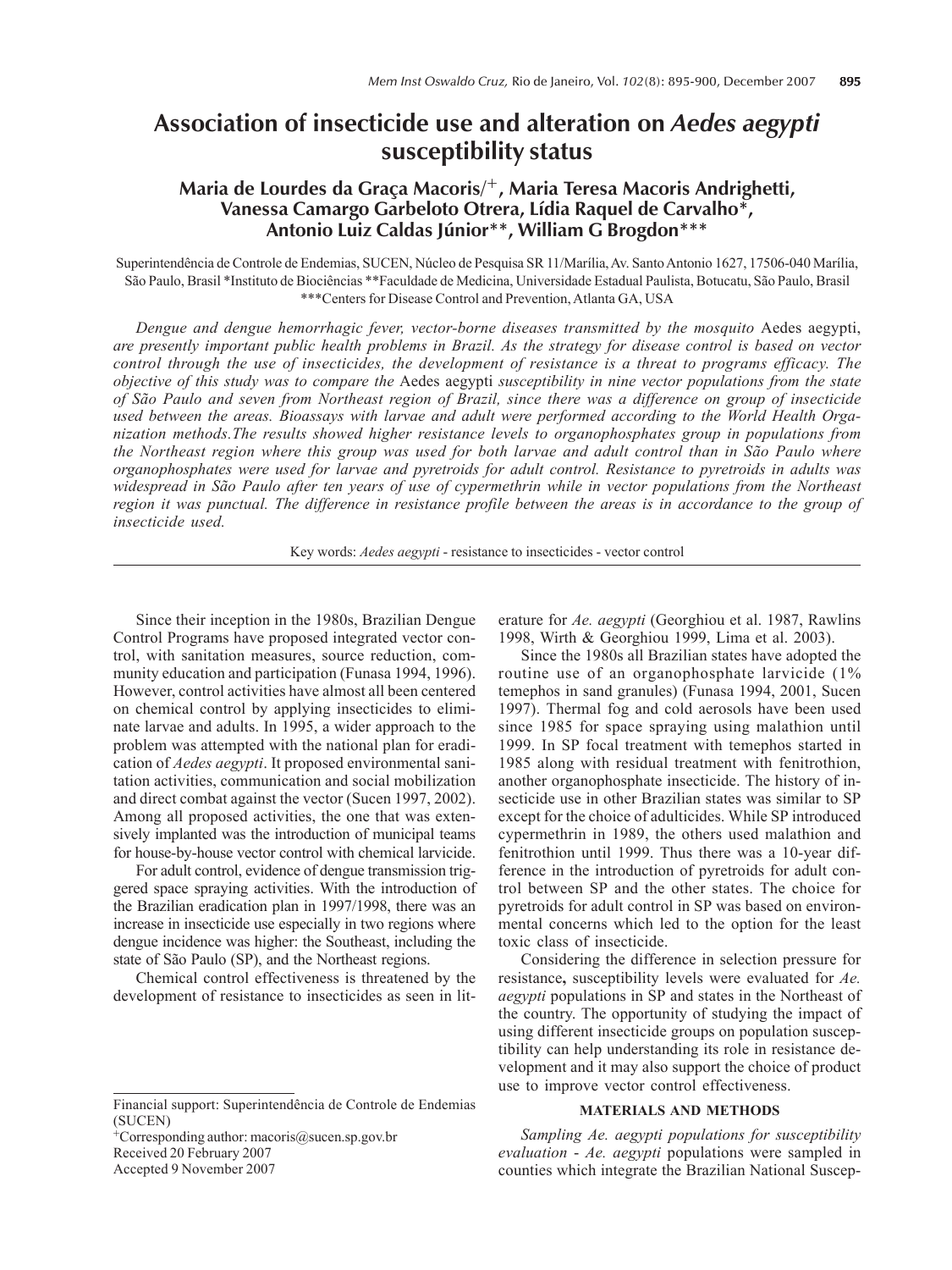tibility Monitoring Program and sampling methodologies are described in Lima et al. (2003, 2006) and Macoris et al. (2003). Nine counties from SP were sampled: Araçatuba, Bauru, Barretos, Campinas, Marília, Presidente Prudente, Ribeirão Preto, São José do Rio Preto, and Santos. To represent areas where insecticide use was different from SP, seven populations were sampled from the states of Alagoas (Arapiraca and Maceió), Pernambuco (Recife and Jaboatão dos Guararapes), and Sergipe (Aracaju, Barra dos Coqueiros, and Itabaiana). All field sampling was performed in the second semester of 1999 by collecting eggs in ovitraps as described by Reiter (1991).

*Bioassays for susceptibility evaluation* - Larvae were evaluated for their susceptibility to temephos and fenitrothion and adults for malathion, cypermethrin, and permethrin. Bioassays were performed according to World Health Organization (WHO) guidelines (WHO 1981a,b,c,d). Larvae susceptibility was evaluated by estimating resistance ratio (RR). Larvae were exposed to a range of eight solution concentrations. Results were expressed in number of dead specimens per dose, and were statistically analyzed using the Polo-PC software (Lenora Software 1987) to estimate 50% and 95% lethal concentrations (LC50 and LC95), and their respective 95% confidence intervals calculated by the method of Robertson and Preisler (1992). Three complete tests were performed for each insecticide and each mosquito population. There were four replications of 20 larvae per dose. RR were calculated based on LC50 and LC95 estimated for the Rockefeller susceptible reference strain, gently provided by the Centers of Disease Control of Puerto Rico. Population comparisons were made by analyzing RR at LC95. Adult mosquitoes were evaluated by population response to WHO diagnostic dose proposals for malathion  $(0.8\%/1)$  h) and permethrin  $(0.25\%/1)$ (WHO 1992) using impregnated paper. The impregnated paper was gently provided by the Brazilian Ministry of Health and purchased at the WHO in Geneva. As there is no standardized dose for cypermethrin, the adopted dose (0.1%/1 h) which was used by the Instituto Pedro Khouri in Havana, Cuba (Dr Bisset personal communication). Four tests with 100 females in each were exposed to impregnated paper of insecticides and 50 as control, using four and two replicates, respectively. The criteria of interpretation was the one proposed by Davidson and Zahar (1973), and modified by WHO (1998) classifying as "susceptible" insects presenting 98–100% mortality and "resistant" to mortality as below 80%. An intermediate level would be insects with  $80-97%$  mortality which corresponds to resistance strongly suspected.

Cluster analysis is an exploratory data analysis tool for solving classification problems by sorting cases into groups, or clusters, so that the degree of association is strong between members of the same cluster and weak between members of different clusters. Each cluster thus describes, in terms of the data collected, the class to which its members belong. The analysis was made using average linkage between groups for larvae RR and adult average mortality percentages to detect natural data groupings, and the distance of field populations from Rockefeller susceptible strain. Cluster analysis was made with  $SPSS^{\textcircled{R}}$  for Windows.

#### **RESULTS**

*Susceptibility of Ae. aegypti larvae to organophosphate insecticides* - The LC50 and 95% estimated were, respectively, for temephos (2.3 and 3.4 µg/l) and fenitrothion (2.1 and 3.8 µg/l). In general, the Northeast region populations presented higher RR (between 2.4 and 8.5) than those from SP (between 1.2 and 3.2) as shown in Table I. Comparing different larval populations by cluster analysis allows classification by distance from susceptible strain and characterization of groups with similar susceptibility levels. Fig. 1 shows a dendogram built with data from the RR 95 estimated for the two organophosphates used in the larval control routine (temephos and fenitrothion).

The populations that were grouped close to susceptible Rockefeller came from SP: Bauru, Presidente Prudente, and Marília, with RR below 2. The second group was also composed of only SP populations with RR between 2 and 3. The most distant group from the susceptible strain was formed by populations from counties in Northeast Brazil, where RR were over 3 and only one from SP (Santos), which exhibited the highest resistance level to organophosphates in this state. The most distant population, from Northeast, was Itabaiana, with RR of 8.5 to temephos.

*Susceptibility of adult Ae. aegypti populations to organophosphates and pyretroids -* Results of bioassays with adults are in Table II. Almost all SP populations were resistant to the two pyretroids insecticides (mortality below 70%) according to Davidson and Zahar's  $(1973)$  criteria, except for Campinas and Marília populations which presented an average mortality of 88% for cypermethrin. Northeast region populations were more susceptible to pyretroids, except for Itabaiana (permethrin) and Recife (cypermethrin and permethrin). However, no population presented mortality rate above 98%, which would have classified them as susceptible. For organophosphate malathion, the populations with 98% mortality were from SP (Bauru, Barretos, Marília, and Presidente Prudente). A lower susceptibility level was observed for the Northeast populations: three populations were classified as resistant (Aracaju, Itabaiana, and Recife). In SP, the *Ae. aegypti* populations from Araçatuba and Santos were considered resistant to malathion. Fig. 2 shows results of cluster analysis with data of percentage of mortality for adults with the organophosphate malathion. Fig. 3 shows the cluster analysis for bioassay results with the two pyretroids on adult mosquitoes. It can be observed that field populations grouped with the susceptible Rockefeller strain came from Northeast (Barra dos Coqueiros, Maceió, Arapiraca, Aracaju, and Jaboatão of Guararapes) where pyretroids had not been introduced until the moment that the field populations were collected, while populations from SP, where cypermethrin had been used for 10 years, were more distant.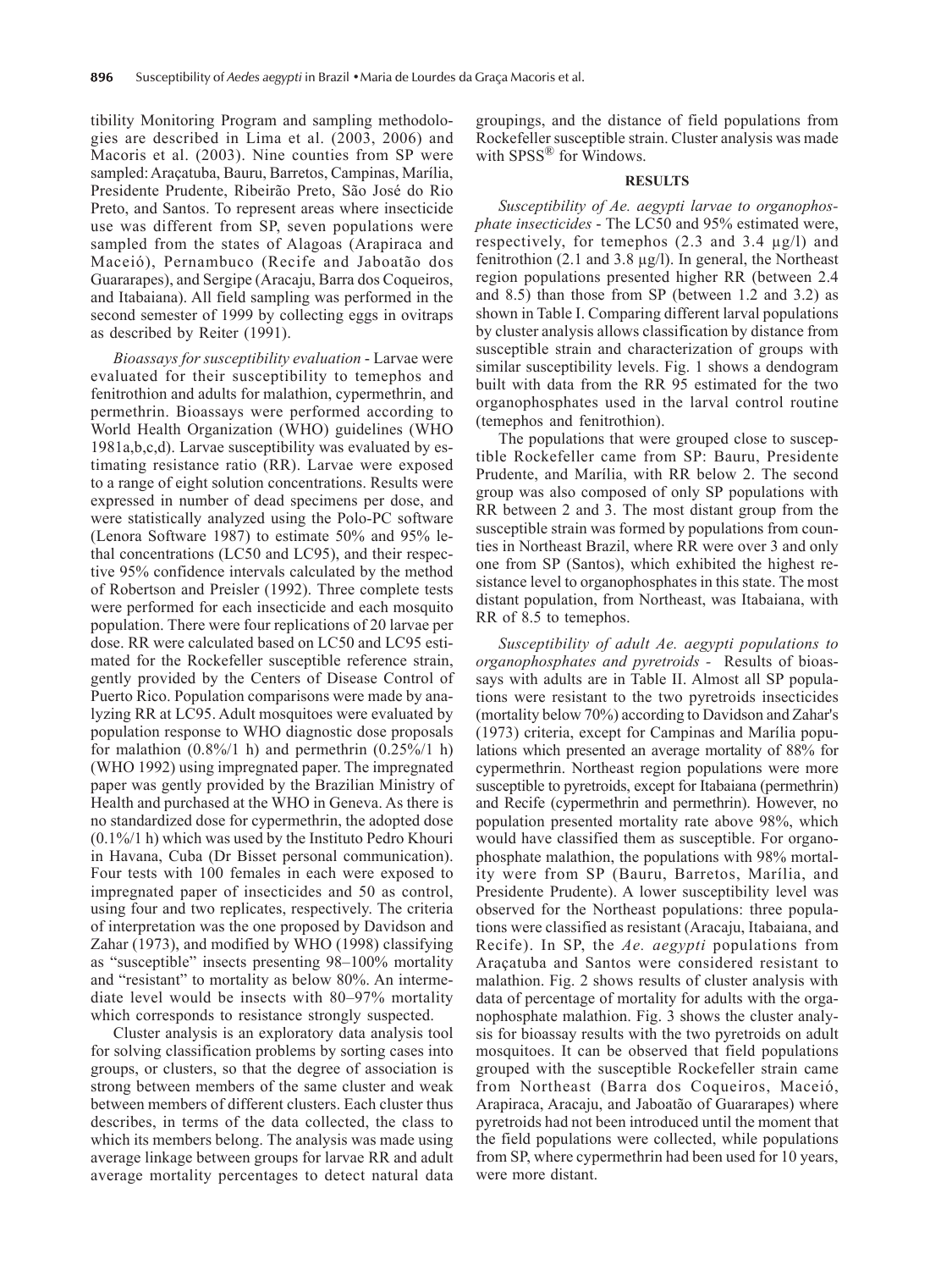|                     |                                                                                   | Fenitrothion                                                                                                      |                  |                  |                               |                     |                      | Temephos         |                               |                                    |
|---------------------|-----------------------------------------------------------------------------------|-------------------------------------------------------------------------------------------------------------------|------------------|------------------|-------------------------------|---------------------|----------------------|------------------|-------------------------------|------------------------------------|
| Population          | $LC50$ ( $\mu$ g/l)                                                               | $LCS( \mu g I)$                                                                                                   |                  |                  | Resistance ratio <sup>a</sup> | $LC50(\mu gI)$      | $LC$ 95 ( $\mu$ g/l) |                  | Resistance ratio <sup>a</sup> |                                    |
| Origin              | $\oplus$                                                                          | $\widehat{\Xi}$                                                                                                   | Slope            | LC <sub>50</sub> | LC95                          | $\oplus$            | $\oplus$             | Slope            | LC <sub>50</sub>              | LC <sub>95</sub>                   |
| Rockefeller         | $2.1(2.0-2.2)$                                                                    | $3.8(3-4.0)$                                                                                                      | 6.8              | ı                |                               | $2.3(2.2-2.3)$      | $3.4(3.2 - 3.5)$     | 9.4              | ı                             |                                    |
| São Paulo           |                                                                                   |                                                                                                                   |                  |                  |                               |                     |                      |                  |                               |                                    |
| Araçatuba           | $5.0(4.9 - 5.2)$                                                                  | $8.2(7.8-8.7)$                                                                                                    |                  | 2.4              |                               | $4.8(4.5 - 5.0)$    | $7.4(6.9-8.1)$       |                  |                               |                                    |
| Barretos            | $6.1(6.0-6.3)$                                                                    | $9.3(9.0-9.7)$                                                                                                    | 8.9              | 2.9              | 2.4                           | $4.0(3.7-4.1)$      | $8.0(7.5-9.0)$       | 5.3              |                               | $\overline{\mathcal{A}}$<br>$\sim$ |
| Bauru               |                                                                                   | $5.7(5.3-6.3)$                                                                                                    | 9.9              | 1.9              | $\frac{15}{10}$               | $3.1(3.0 - 3.2)$    | $5.0(4.7-5.3)$       | 7.9              | 112212122                     | $1.951894$<br>$-2.9594$            |
| Campinas            | $\begin{array}{c} 3.9 \ (3.74.0) \\ 3.9 \ (3.74.0) \\ 4.1 \ (3.94.2) \end{array}$ | $7.1(6.7-7.6)$                                                                                                    | 6.2              |                  |                               | $4.2(4.0 - 4.4)$    | $9.0(8.7 - 10.0)$    | 4.7              |                               |                                    |
| Marilia             |                                                                                   | $6.9(6.4 - 7.7)$                                                                                                  | $6.1$<br>8.9     | 2.0              | $\frac{8}{1.6}$               | $3.7(3.6 - 3.7)$    | $5.7(5.5-6.0)$       | $8.96$<br>$6.88$ |                               |                                    |
| P. Prudente         | $3.9(3.74.0)$<br>$5.6(5.3-6.0)$                                                   | 5.9 (5.6-6.4                                                                                                      |                  |                  |                               | $2.7(2.6 - 2.7)$    | $4.1(4.0 - 4.3)$     |                  |                               |                                    |
| Ribeirão Preto      |                                                                                   | $10.0(9.3 - 12)$                                                                                                  | 6.4              | $-289$<br>$-289$ | 2.6                           | $5.3(5.1-5.4)$      | $9.5(9.0 - 10.0)$    |                  |                               |                                    |
| Santos              | 5.8 $(5.4-6.2)$                                                                   | $12.0(10-12)$                                                                                                     | 6.8              |                  | 3.2                           | $6.1(5.8-6.3)$      | (0.01100111)         | 6.8              |                               |                                    |
| São J. Rio Preto    | $6.0(5.8-6.1)$                                                                    | $\widehat{\infty}$<br>$.02(9.7-10)$                                                                               | $\overline{7.1}$ |                  |                               | $4.1(3.9-4.3)$      | $8.0(7.5-8.4)$       | 5.8              |                               |                                    |
| Northeast region    |                                                                                   |                                                                                                                   |                  |                  |                               |                     |                      |                  |                               |                                    |
| Aracajú             | 7.9 (7.6-14.0)                                                                    |                                                                                                                   | 6.5              |                  |                               | $9.5(9.2-9.9)$      | 8.0 (17.0-19.0)      |                  |                               |                                    |
| Barra dos Coqueiros | $8.5(8.2-8.7)$                                                                    |                                                                                                                   | 7.5              | 4.0              | 3.7                           | $5.7(5.5-5.9)$      | $1.0(10.0-12.0)$     | 5.6              |                               | نہ ن                               |
| Itabaiana           | $6.0(5.7-6.2)$                                                                    | $\begin{array}{c} 14.0 \,(13.0\text{-}16.0) \\ 14.1 \,(13.2\text{-}15.3 \\ 11.0 \,(10.0\text{-}12.0) \end{array}$ | 5.9              | 2.9              | 2.9                           | $13.0(13.0 - 14.0)$ | 29.0 (26.0-32.0)     |                  | $7.547$<br>$7.547$            | ${}^{\circ}$                       |
| Jab. Guararapes     |                                                                                   |                                                                                                                   | $7.5$<br>4.7     | 3.1              | 2.9                           | $10.4(10.0 - 10.7$  | $15.9(14.9 - 17.0)$  |                  |                               | 4.7                                |
| Recife              | $6.5(6.3-6.7)$<br>$7.5(7.2-7.8)$<br>$6.5(6.3-6.8)$                                | $\begin{array}{c} 11.0\,(10.0\text{-}12.0)\\ 17.0\,(16.0\text{-}18) \end{array}$                                  |                  | 3.6              | 4.5                           | $7.9(7.7-8.1)$      | $13.0(12.0 - 14.0)$  | $6.8 \over 7.4$  |                               | 3.8                                |
| Агариаса            |                                                                                   | $14.2(13.2 - 15.5)$                                                                                               | 4.8              | 3.1              | 3.7                           | $10.1(9.8 - 10.4)$  | $1.5(14.5-16.1)$     | 9.4              | 44                            | 3.4                                |
| Maceió              | 4.6 (4.4-4.8)                                                                     | $9.0(8.0 - 10.0)$                                                                                                 |                  | S<br>$\sim$      | 2.4                           | $1.0(10.0-11.0)$    | $9.0(18.0-20.0)$     | 6.5              | 4.8                           | 5.6                                |

*Mem Inst Oswaldo Cruz,* Rio de Janeiro, Vol. *102*(8), December 2007 897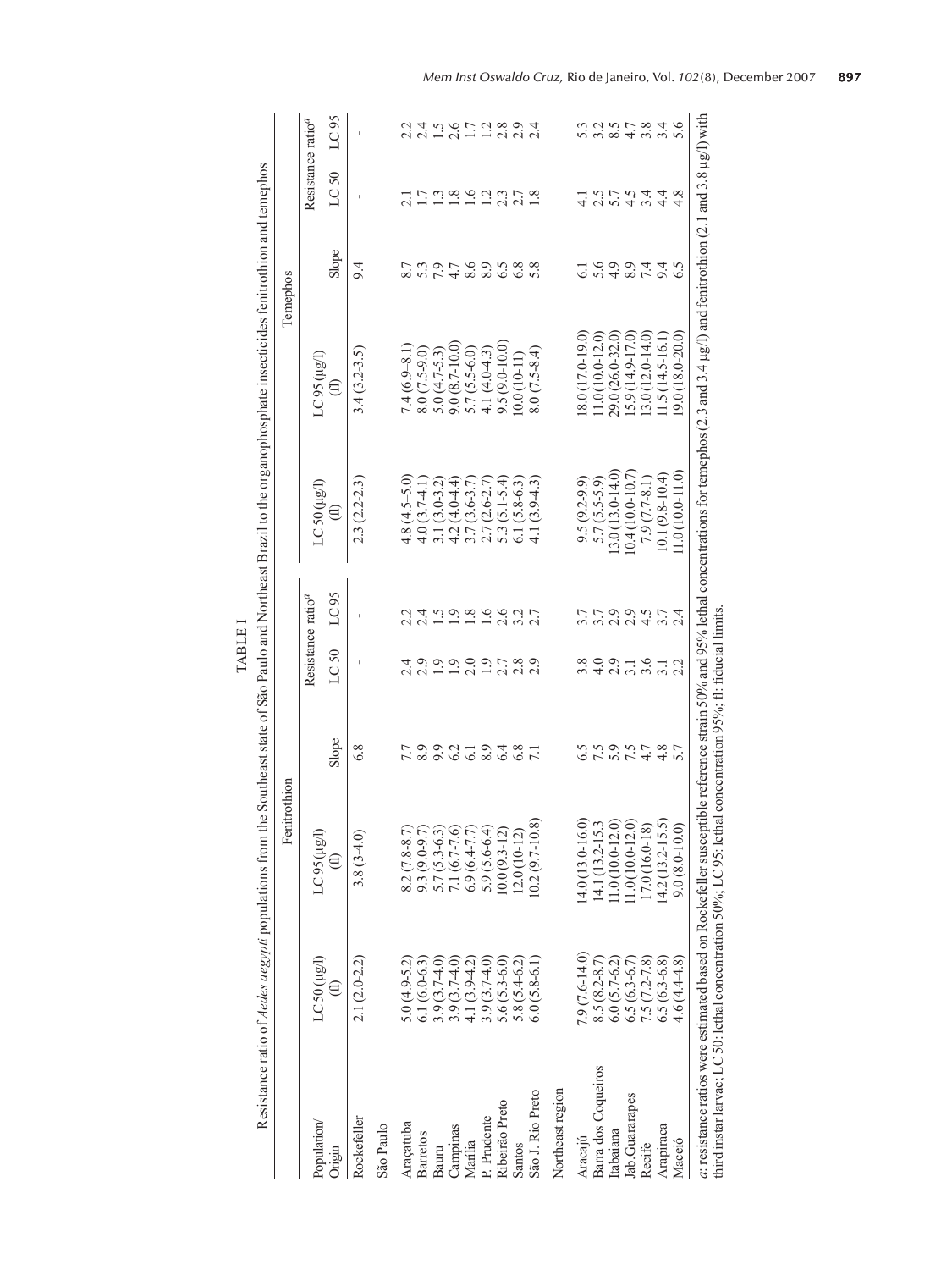

Populations from the Northeast region of Brazil Populations from the Southeast state of São Paulo

Fig. 1: dendrogram from resistance ratio cluster analysis of *Aedes aegypti* populations for temephos and fenitrothion.



Posulations from the Northeast region of Road Presidence from the Southeast state of São Paulo

Fig. 2: dendrogram from mortality percentage cluster analysis of *Aedes aegypti* populations to malathion.



Populations from the Northeast region of Brazil Populations from the Southeast state of São Paulo

Fig. 3: dendrogram from mortality percentage cluster analysis of *Aedes aegypti* populations to pyretroids permethrin and cypermethrin.

## **DISCUSSION**

*Evaluation of Ae. aegypti larvae susceptibility to organophosphate insecticides* - The most susceptible populations to temephos were Bauru, Marília, and Presidente Prudente, all from SP. Those populations have been presenting that susceptibility level since 1998 (Macoris et al. 1999). Populations from the Northeast region of Brazil presented higher levels of resistance than what was observed in SP. Several colleagues have reported resistance of *Ae. aegypti* to temephos in many states of Brazil like Espírito Santo (Lima et al. 2003), Rio de Janeiro (Braga et al. 2004). Also from the Northeast region, resistance to temephos seems to be persistent as it was detected more recently in the state of Paraíba with RR (LC90) higher than 10 in three out of six counties (Beserra et al. 2007), and in Ceará (Lima et al. 2006). Santos, the only SP population grouped with populations from the Northeast region, is the city with the highest dengue incidence in the state, which means it has been under high selection pressure through intense use of insecticide. Also, in Santos there is the biggest port in the country, and genetic characterization of *Ae. aegypti* showed that this population might have a distinct origin from other populations from SP (Santos 2003, Bracco et al. 2007). In this sense the resistance observed in *Ae. aegypti* from Santos could be a consequence from intense insecticide use (in epidemics or vector control in the port area). Besides, it may also be inferred that founder populations during reintroducing events through the port of Santos had high insecticide resistance levels. Although resistance levels in the Northeast region are not as high as those in the Caribbean (Rawlins 1998), it is fundamental to check product efficacy under field conditions. Another aspect which concerns about resistance to temephos is the possibility of development of cross resistance. In Cuba, cross resistance to pyretroids induced by selection with temephos in *Ae. aegypti* has been registered, possibly associated with cytocrome P450 monooxygenase and glutathions-transferase as indicated by synergists studies (Rodriguez et al. 2002). Another study in laboratory with induction of resistance to temephos in *Ae. aegypti* showed cross resistance to deltamethrirn (Wirth & Georghiou 1999). As deltamethrin is one choice for adulticide insecticide, the possibility of cross resistance could limit its indication for the regions with resistance to temephos.

*Evaluation of Ae. aegypti adult susceptibility to organophosphates and pyretroids -* Almost all SP populations were resistant to pyretroid insecticides (cypermethrin and permethrin) after ten years of use. The distance from the susceptible reference strain was proportional to intensity of dengue transmission in the counties where the *Ae. aegypti* populations were collected, which indirectly reflects insecticide use intensity (Fig. 2). Populations that were grouped further than the Rockefeller susceptible strain were the ones where Dengue incidence was higher in SP, at this order: Santos, São José do Rio Preto, Ribeirão Preto, Barretos, and Aracatuba. At an intermediate distance were grouped the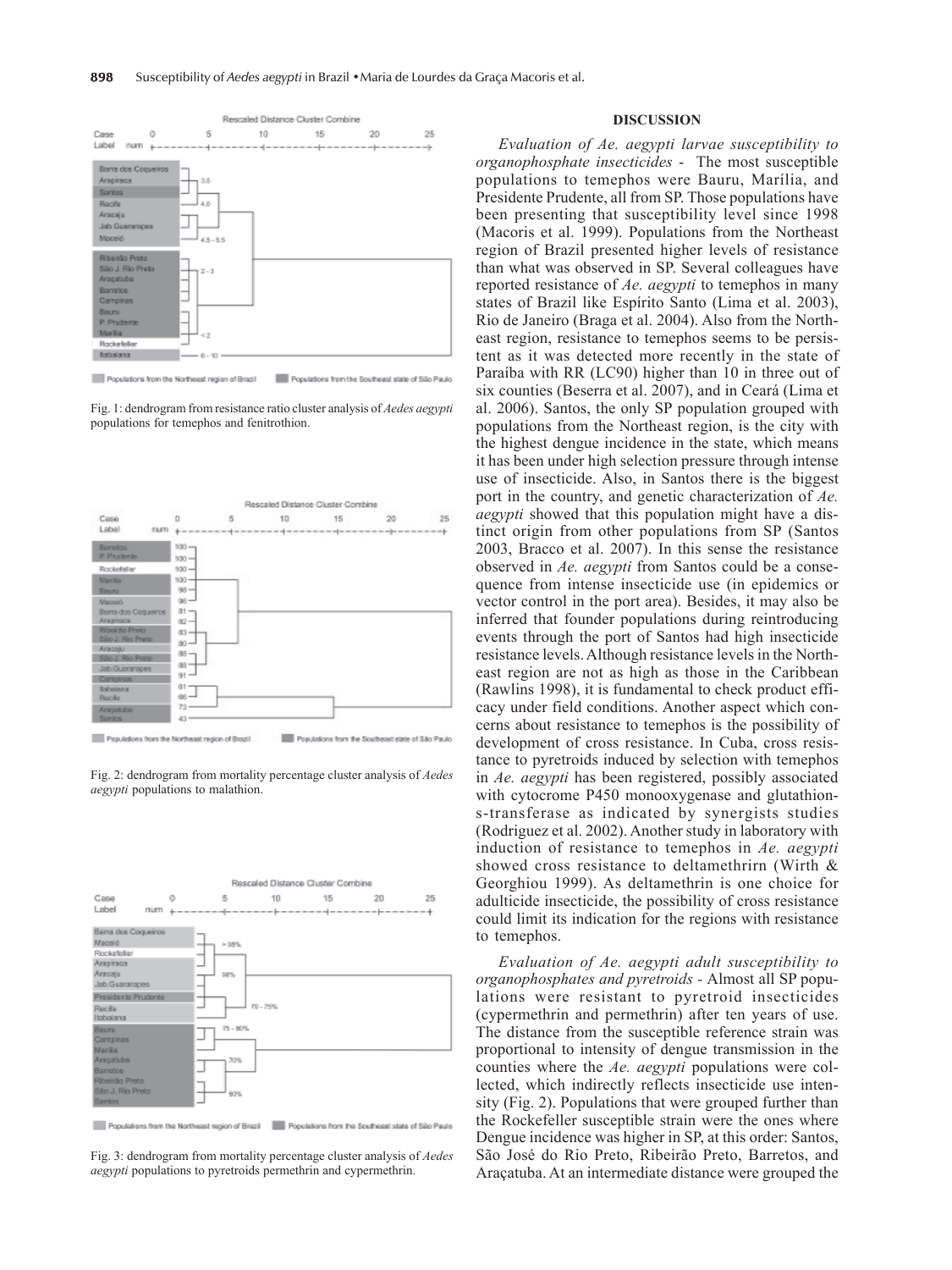| Populations         | сурстнении, регисении аналианной<br>Cypermethrin | Permethrin      | Malathion      |
|---------------------|--------------------------------------------------|-----------------|----------------|
|                     | $0.1\%$ 1 hour                                   | $0.25\%$ 1 hour | $0.8\%$ 1 hour |
| Rockefeller         | 99.0                                             | 98.4            | 99.5           |
| São Paulo           |                                                  |                 |                |
| Araçatuba           | 71.7                                             | 7.5             | 73.0           |
| Bauru               | 74.7                                             | 25.3            | 98.3           |
| <b>Barretos</b>     | 71.4                                             | 5.0             | 100            |
| Campinas            | 88.0                                             | 26.3            | 91.4           |
| Marília             | 87.7                                             | 41.0            | 99.7           |
| Presidente Prudente | 72.8                                             | 69.0            | 100            |
| Ribeirão Preto      | 56.4                                             | 6.7             | 82.6           |
| São Jose Rio Preto  | 50.1                                             | 10.0            | 88.3           |
| Santos              | 42.2                                             | 12.0            | 42.6           |
| Northeast region    |                                                  |                 |                |
| Aracaju             | 80.3                                             | 95.4            | 79.7           |
| Barra dos Coqueiros | 90.4                                             | 95.3            | 81.3           |
| Itabaiana           | 93.0                                             | 59.5            | 61.0           |
| Arapiraca           | 97.0                                             | 94.3            | 81.7           |
| Maceió              | 90.0                                             | 94.3            | 96.3           |
| Jaboatão            | 76.3                                             | 99.0            | 87.5           |
| Guararapes          |                                                  |                 |                |
| Recife              | 75.9                                             | 79.0            | 66.3           |

TABLE II

Average mortality percentage of *Aedes aegypti* adult females from the Southeast state of S"o Paulo and Northeast Brazil to cypermethrin, permethrin and malathion

populations from the cities where dengue incidence was low: Marilia, Campinas, Bauru, and Presidente Prudente. Northeast region populations still presented high susceptibility levels to this group with the exception of Recife, Jaboatão of Guararapes (Pernambuco), and Itabaiana (Sergipe). As these populations had high resistance levels to temephos, the lower susceptibility to pyretroids could be due to the phenomenon of cross resistance as described by Wirth and Georghiou (1999). The low resistance levels to pyretroids in SP led to management efforts with the substitution of that group by malathion in 2001. Affter the introduction of pyretroids in the routine of *Ae. aegypti* control in the other Brazilian states in 1999, the evolution of resistance to this group was detected in 2003 in Rio de Janeiro (Pereirada-Cunha et al. 2005), and Paraná (Luna et al. 2004), indicating that alterations on susceptibility to this class of insecticide develops rather quickly.

Susceptibility to malathion (organophosphate) was much higher in *Ae. aegypti* populations from SP (grouped with Rockefeller in Fig. 2) than in those from Northeast region, which presented lower mortality levels and samples were grouped further from Rockefeller. The Araçatuba and Santos populations from SP however, had the largest distance from the susceptible population (lowest mortality), and were grouped with the Northeast region populations (Recife and Itabaiana). In Araçatuba and Santos, unlike the other counties in SP, malathion and fenitrothion were used for adult control. In Araçatuba malathion was used for controlling dengue transmission

in 1986-1987, while fenitrothion and malathion were used in the harbor area for foci control in Santos.

*Influence of the history of insecticide use on Ae. aegypti susceptibility -* In SP, where organophosphates were used for larvae and pyretroids for adult control, selection pressure after ten years produced high resistance levels to pyretroids in adults and low levels of resistance to organophosphates in larvae. In Northeast region, where organophosphate insecticides were used over a long period for both larvae and adult control, with pyretroids only being introduced for adult control in 1999, there were higher resistance levels to organophosphates in both larvae and adults, and higher susceptibility to pyretroids in adults by the time of the introduction of this group. The strategy of dengue control with chemicals is threatened by the presence of populations resistant to the insecticides used in Brazil. This should be considered in dengue prevention planning and emphasis should be given to integrated control activities, with insecticide use limited to emergency situations.

#### **REFERENCES**

- Beserra EB, Fernandes CRM, Queiroga MFC, Castro Jr FP 2007. Resistência de Populações de *Aedes aegypti*. (Diptera: Culicidae) ao organofosforado temefós na Paraíba. Neotrop *Entomology 36*: 303-307.
- Bracco JE, Capurro ML, Lourenço-de-Oliveira R, Sallum MAM 2007. Genetic variability of *Aedes aegypti* in the Americas using a mitochondrial gene: evidence of multiple introductions. *Mem Inst Oswaldo Cruz 102*: 573-580.